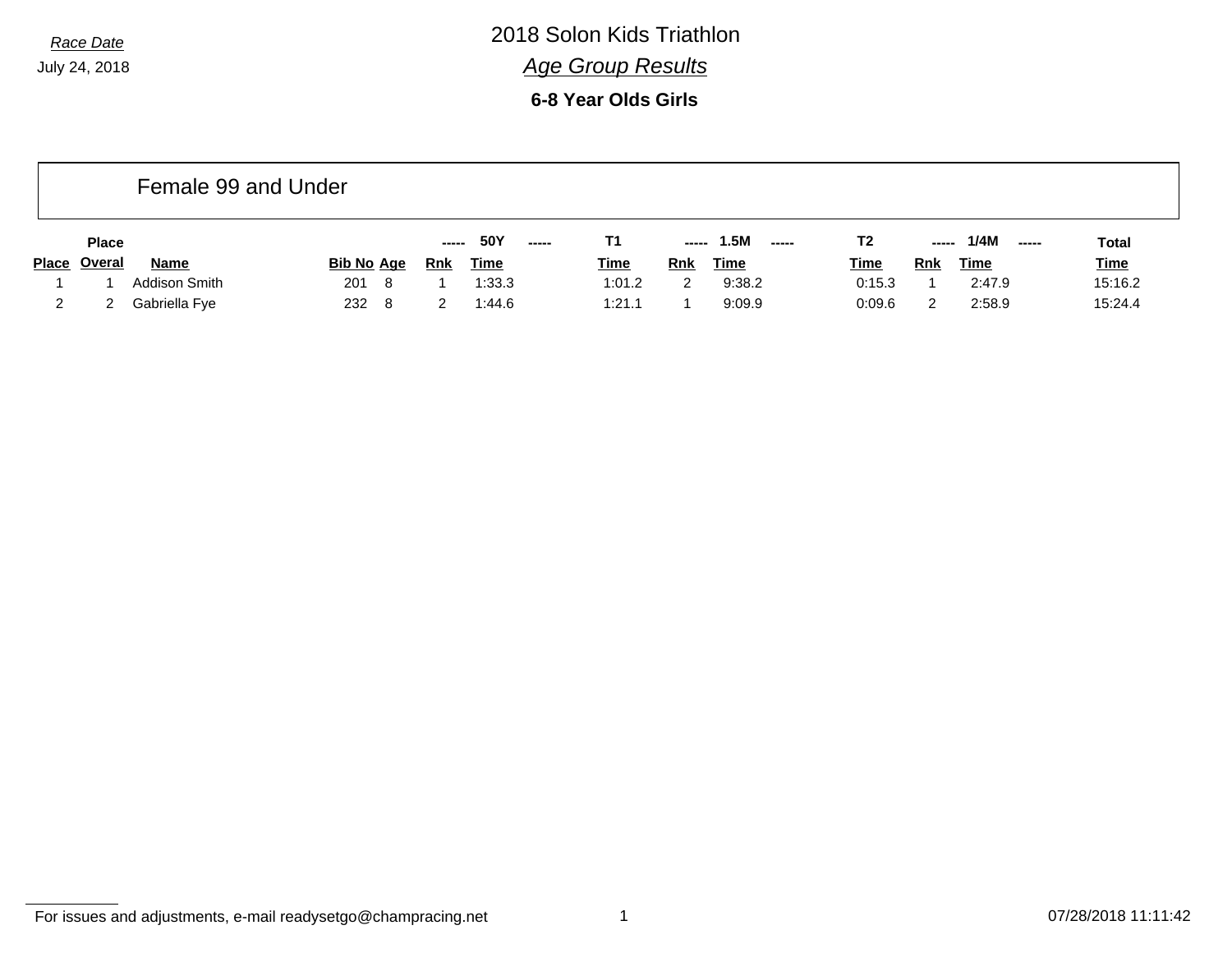**9-11 Year Olds Girls**

|       | Female 99 and Under |                 |                   |       |            |                |           |       |               |        |        |               |         |
|-------|---------------------|-----------------|-------------------|-------|------------|----------------|-----------|-------|---------------|--------|--------|---------------|---------|
|       | <b>Place</b>        |                 |                   |       | -----      | 100Y<br>------ | <b>T1</b> | ----- | 1.5M<br>----- | T2     | ------ | 1/2M<br>----- | Total   |
| Place | Overal              | Name            | <u>Bib No Age</u> |       | <b>Rnk</b> | Time           | Time      | Rnk   | Time          | Time   | Rnk    | Time          | Time    |
|       |                     | Sara Ahmad      | 191               | -10   | 2          | 3:25.1         | 0:51.8    | 3     | 7:54.6        | 0:10.7 |        | 3:55.2        | 16:17.5 |
| 2     | $\overline{2}$      | Natalie Davis   | 192 9             |       |            | 3:16.3         | 1:22.4    | 2     | 7:36.7        | 0:11.3 | 4      | 4:19.0        | 16:46.0 |
| 3     | 3.                  | Rebecca Jacob   | 214               | - 10  | 3          | 3:39.5         | 0:42.0    | 4     | 8:18.0        | 0:10.3 | 3      | 4:04.2        | 16:54.2 |
| 4     | $\overline{4}$      | Rachel Pawlicki | 182               | $-11$ | 5          | 4:22.0         | 1:17.8    |       | 7:28.8        | 0:04.1 | 2      | 4:01.6        | 17:14.4 |
| 5     | 5.                  | Ella Miller     | 233               | - 10  | 6          | 4:29.5         | 0:02.9    | 5     | 9:44.4        | 0:14.1 |        | 5:05.4        | 19:36.4 |
| 6     | 6.                  | Nelle Mitchell  | 217               | - 9   | 7          | 4:48.2         | 0:56.1    | 6.    | 11:05.5       | 0:11.3 | 6      | 4:47.4        | 21:48.8 |
|       |                     | Liv Matuszny    | 194               | - 9   | 4          | 4:16.7         | 0:41.9    |       | 11:57.9       | 0:16.2 | 5      | 4:37.8        | 21:50.5 |

For issues and adjustments, e-mail readysetgo@champracing.net 2 07/28/2018 11:11:43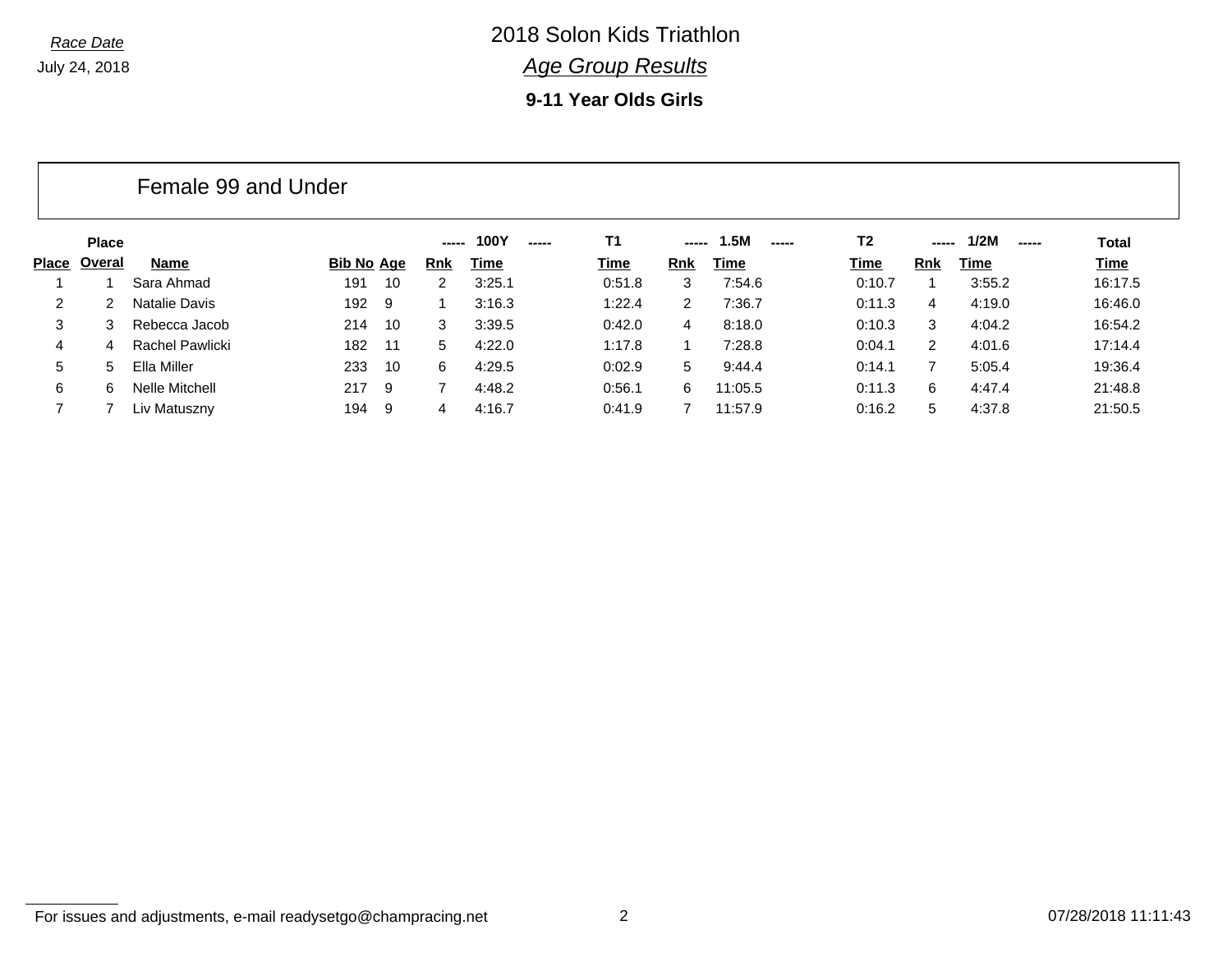**12-14 Year Olds**

|              |                                         | Female 99 and Under           |                                |                     |                               |        |                             |            |                                              |                                  |     |                                             |                                 |
|--------------|-----------------------------------------|-------------------------------|--------------------------------|---------------------|-------------------------------|--------|-----------------------------|------------|----------------------------------------------|----------------------------------|-----|---------------------------------------------|---------------------------------|
| Place        | <b>Place</b><br>Overal<br>$\mathcal{P}$ | Name<br>Sudhiksha Ramesh      | Bib No Age<br>240<br>-12       | -----<br><b>Rnk</b> | <b>200Y</b><br>Time<br>9:54.9 | ------ | T1<br>Time<br>1:30.9        | <b>Rnk</b> | -----3M Bike -----<br>Time<br>20:42.7        | T <sub>2</sub><br>Time<br>0:08.3 | Rnk | ----- 1M Run -----<br>Time<br>10:54.2       | <b>Total</b><br>Time<br>43:11.1 |
|              | Male 99 and Under                       |                               |                                |                     |                               |        |                             |            |                                              |                                  |     |                                             |                                 |
| <b>Place</b> | <b>Place</b><br>Overal                  | Name<br>Sathish Harshavardhan | <b>Bib No Age</b><br>13<br>199 | -----<br><b>Rnk</b> | 200Y<br><b>Time</b><br>8:18.6 | ------ | T1<br><b>Time</b><br>1:23.9 | Rnk<br>1   | -----3M Bike -----<br><b>Time</b><br>16:02.5 | T <sub>2</sub><br>Time<br>0:17.7 | Rnk | $--- 1M Run$ $---$<br><b>Time</b><br>7:37.0 | <b>Total</b><br>Time<br>33:39.9 |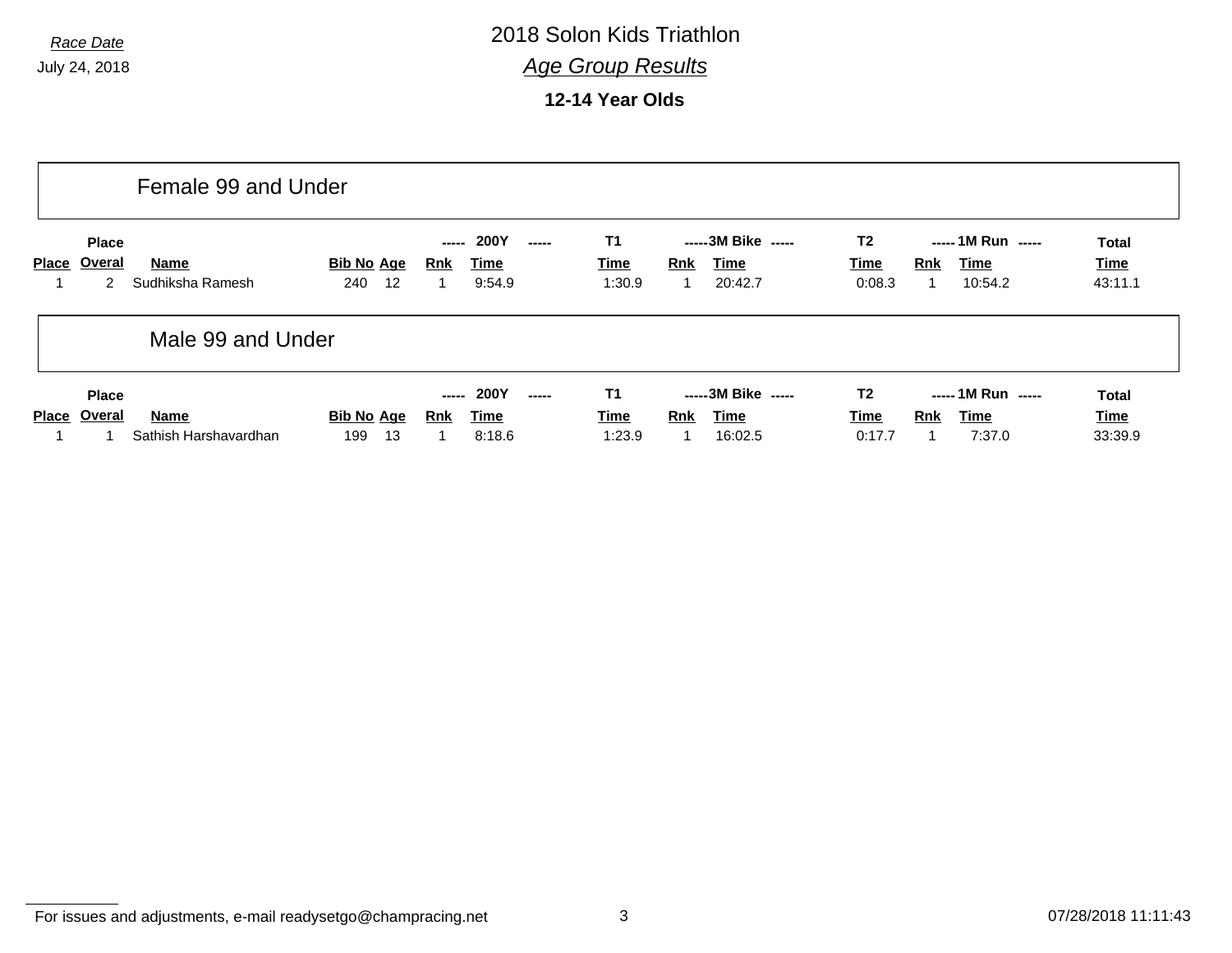**6-8 Year Olds Boys**

|                |              | Male 99 and Under  |                   |   |            |             |       |             |     |               |             |       |                |              |
|----------------|--------------|--------------------|-------------------|---|------------|-------------|-------|-------------|-----|---------------|-------------|-------|----------------|--------------|
|                | <b>Place</b> |                    |                   |   | -----      | 50Y         | ----- | Т1          |     | 1.5M<br>----- | T2          | ----- | 1/4M<br>$\sim$ | <b>Total</b> |
| <b>Place</b>   | Overal       | <b>Name</b>        | <u>Bib No_Age</u> |   | <u>Rnk</u> | <u>Time</u> |       | <b>Time</b> | Rnk | Time          | <b>Time</b> | Rnk   | Time           | <b>Time</b>  |
|                |              | James Mcmeechan    | 209               | 8 |            | 1:22.5      |       | 0:49.6      | 2   | 9:21.0        | 0:14.9      | 2     | 2:50.0         | 14:38.2      |
| $\overline{2}$ |              | <b>Tyler Smith</b> | 234               | 8 | 2          | 1:39.0      |       | 1:11.9      |     | 9:15.9        | 0:22.5      |       | 2:44.9         | 15:14.4      |
| 3              |              | Noah Ahmad         | 210               |   | 3          | 1:39.7      |       | 0:52.2      | 3   | 14:33.9       | 0:17.5      | 3     | 3:19.1         | 20:42.5      |